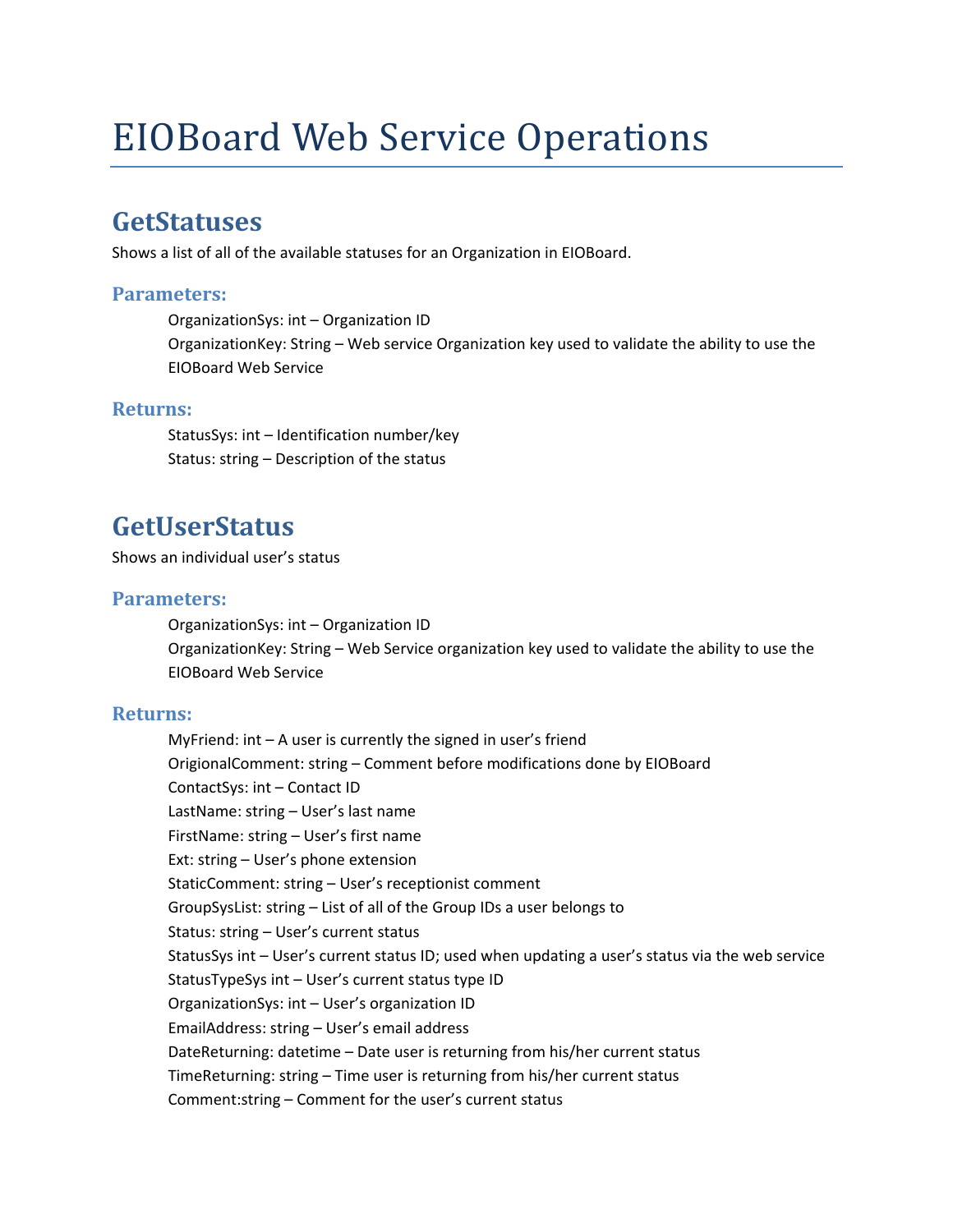DateUpdated: datetime – Date/Time a user's status was last updated LocationSys: int – Location ID where the status update was made from AccountSys: int – Account ID associated with the user's current status UpdatedByName: string – Full name of the user that last updated the current user's status StatusPictureLocation: string – Location on the EIOBoard server of the current status picture ContactPictureLocation: string – Location on the EIOBoard server of the user's picture MSNAccountName: string – MSN account name AIMAccountName: string – AOL IM account name AllowStatusChange: int – Can the current user change this user's status ColorCode: string – Color of the user's current status ToolTip: string – Tool tip information for the current user AOLStatus: unsigned Byte – User's current AOL IM Status MSNStatus: unsigned Byte – User's current MSN Status UserSys: int – User's ID Username: string – User's username used to sign into EIOBoard ChatStatus: unsigned Byte – User's EIOBoard chat status

### **GetUsers**

Shows a list of all of the users for an Organization in EIOBoard.

### **Parameters:**

OrganizationSys: int – Organization ID OrganizationKey: String – Web Service organization key used to validate the ability to use the EIOBoard Web Service

#### **Returns:**

FullName: string – User's full name GroupNames: string – All of the groups a user belongs to ContactSys: int – Identification number/key for contact AccountSys: int – Identification number/key for account OrganizationSys: int – Identification number/key for organization Position: string – User's position Phone: string – User's phone number Fax: string – User's phone number Ext: string – User's phone extension ContactName: string – User's name as it appears in EIOBoard FirstName: string – User's first name LastName: string – User's last name EmailAddress: string – User's email address ContactPictureLocation: string – User's contact picture location on the EIOBoard server Pager: string – User's pager number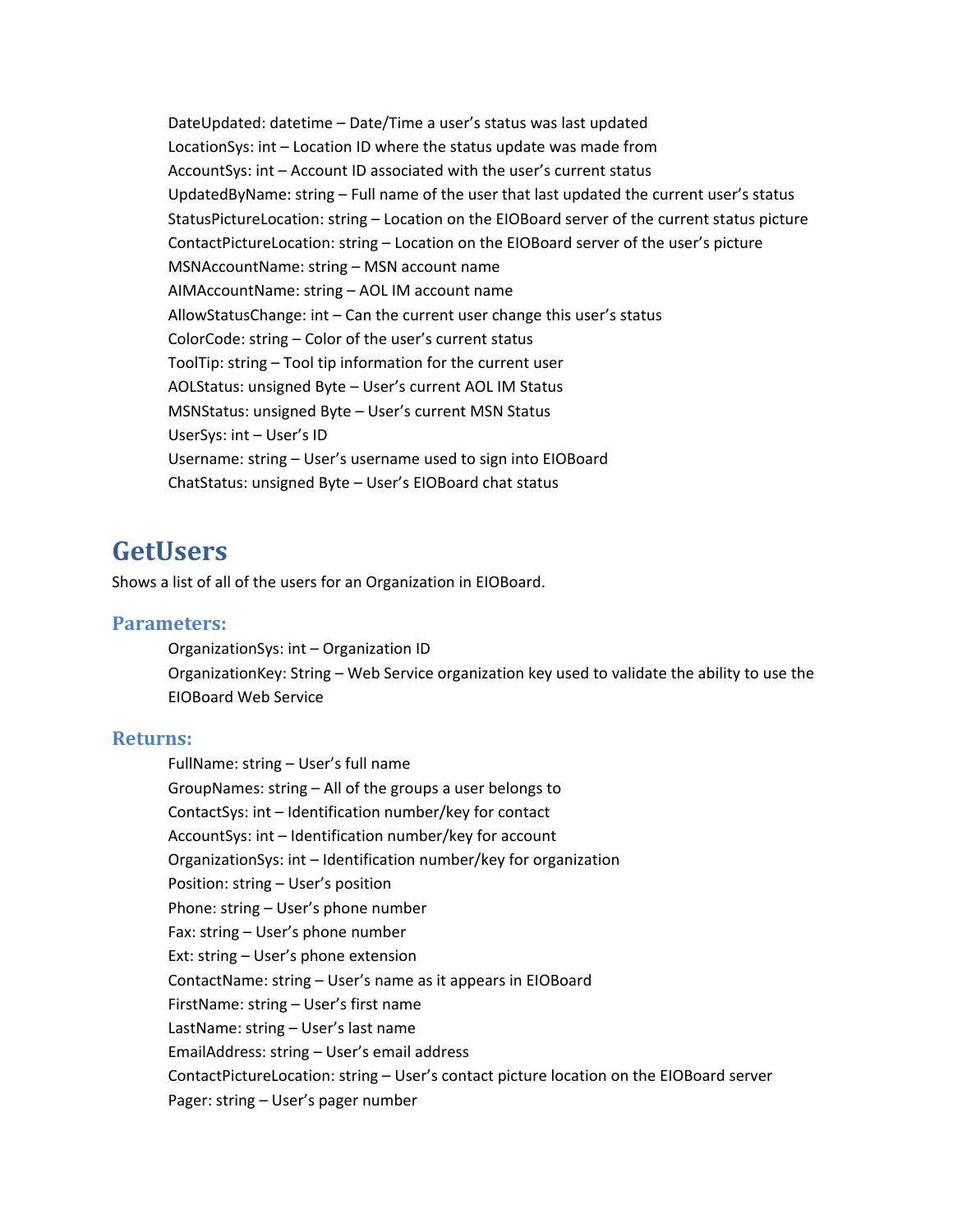Cell: string – User's cell phone number HomePhone: string – User's home phone number HomeAddress: string – User's home address HomeCity: string – User's home city HomeState: string – User's home state HomeZip: string – User's home zip code HomeFax: string – User's home fax number HomeEmail: string – User's home email address DateAdded: datetime – Date user was added to EIOBoard DateDeleted: datetime – Date user was deleted from EIOBoard DeletedBySys: int – User ID who deleted the current user CurrentValue:  $int - 1$  for user active, 0 for user inactive ImageSys: int – ID for user's contact picture MSNAccountName: string – User's MSN account name AIMAccountName: string – User's AOL IM account name ShowHomeInfo: int – Whether or not the user's home information is displayed in EIOBoard OrganizationLocationSys – OrganizationLocation ID for the current user GroupList: string – List of all of the groups a user belongs to GroupSysList: string – List of all of the IDs of all of the groups a user belongs to StaticComment: string – Receptionist comment for a user UserSys: int – User ID used for all other web service operations involving users ContactSys1: int – Contact ID UserName: string – Username that a user uses to log into EIOBoard Password: string – Password that a user uses to log into EIOBoard DateCreated: datetime – Date user was created in EIOBoard DateUpdated: datetime – Date the last time any user information was updated in EIOBoard DeletedBySys1: int – UserID who deleted the current user DateDeleted1: datetime – Date user was deleted from EIOBoard CurrentValue1: int – 1 for user is active, 0 for user inactive UserPIN: string – User's PIN that a user can use to sign in via the EIOBoard kiosk USERID: string – User's ID used to sign in via the EIOBoard kiosk PhoneUserName: string – Username used to sign in via the EIOBoard phone interface

# **UpdateUserStatus**

Updates a user's status in EIOBoard.

#### **Parameters:**

OrganizationSys: int – Organization ID OrganizationKey string ‐ Web Service organization key used to validate the ability to use the EIOBoard Web Service UpdatedByUserSys: int – User ID who is updating the current user's status